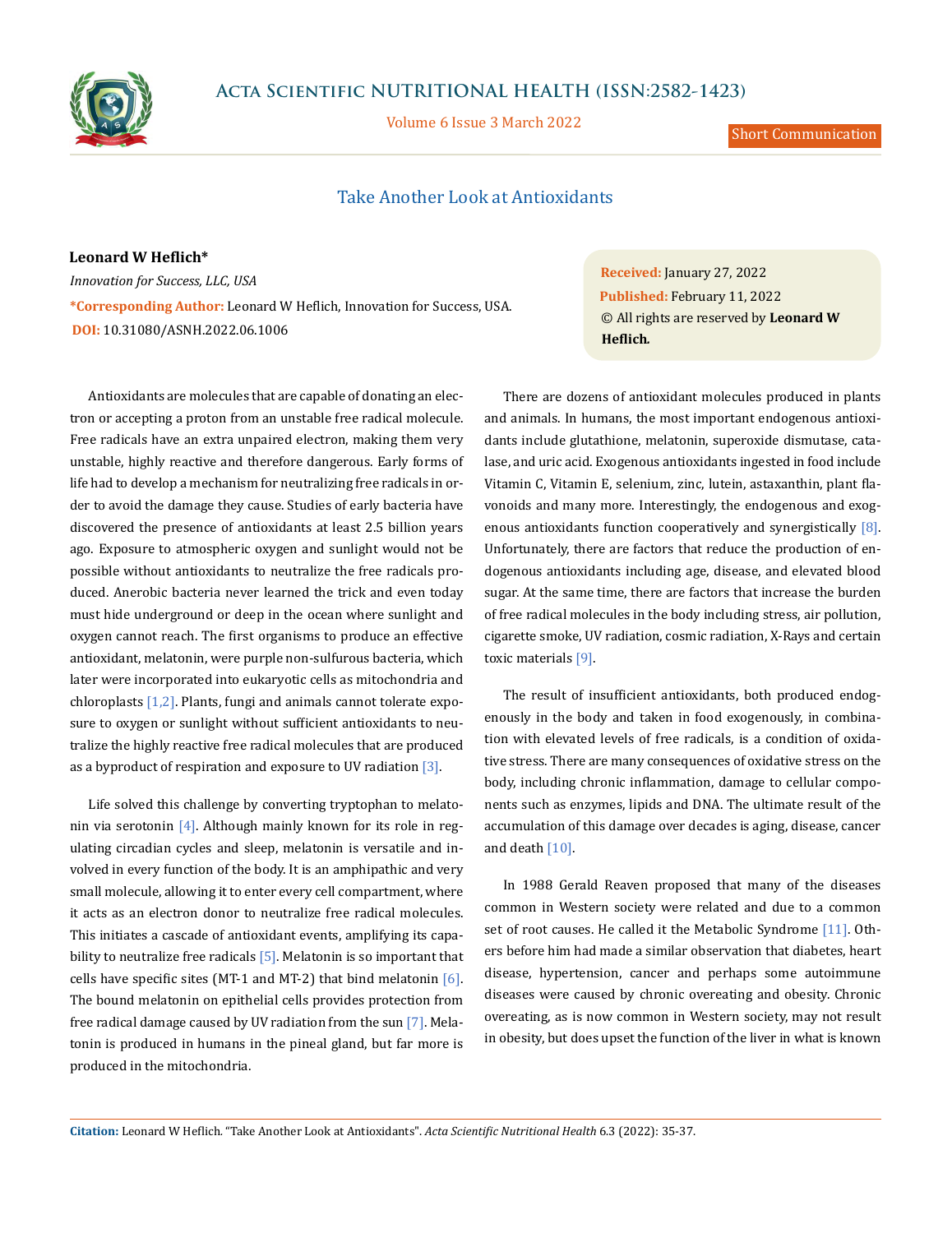as non-alcoholic fatty liver disease [12]. The excess fat stored in the liver and adipose tissue produce inflammatory cytokines that cause oxidative stress in the entire body. We may notice inflammation in extremities such as fingers or ankles, but other organs are similarly impacted, including internal organs that we cannot see.

There has been great interest in using antioxidants to combat oxidative stress. The summation of this work is that all antioxidants are beneficial in neutralizing free radicals. The key differences between antioxidants and the benefits derived depend on molecular size and hydrophobicity. Most antioxidants are too large to pass unaided through a cell or mitochondrial wall. Also, most antioxidants are hydrophilic (water-loving) and cannot easily cross the cell wall, as it is composed mostly of lipids in humans. Melatonin and Carbon 60 are unique among antioxidants due to their small size and hydrophobic (lipid-loving) nature, allowing them to pass unaided through cell and mitochondrial walls.

This is critical as most of the damaging hydroxyl free radicals are produced inside mitochondria as a natural byproduct of respiration. If there are insufficient antioxidants produced inside the mitochondria, damage to lipids, enzymes and DNA will occur. When enzymes are damaged, they can be denatured and become ineffective, resulting in reduced output of ATP from the mitochondria. When lipids are oxidized by free radical damage, they can migrate out of the mitochondria and cell into the bloodstream, where they spread oxidative stress and inflammation to other tissues. When DNA is damaged, it can become non-functional at that locus if not repaired by the body's repair systems, resulting in non-functional DNA at best and cancer at worst.

Antioxidants could even play a significant role in viral infections. The immune system produces free radical molecules, especially superoxide, to destroy pathogens. This works well against bacteria and fungi, but there is evidence that viruses have developed a way to avoid damage and use the free radicals to their advantage  $[13]$ . The resulting release of free radical molecules produced by phagocytes is called the oxidative burst. It can cause damage to healthy tissue nearby, as well as stimulating cytokines that trigger inflammation. The COVID-19 virus is an especial example of this phenomenon. The virus upon infection produces a protein that downregulates the immune response, allowing the virus time to attach and replicate. Then it produces two other proteins that stimulate inflammation  $[14]$ . Meanwhile, the immune system ramps up to 36

destroy the pathogen using free radical molecules that cause collateral damage to healthy tissue and further elevates the inflammatory response via cytokine messenger molecules. This is called the Cytokine Storm and the result is severe lung inflammation and often death of the host  $[15]$ , resulting ironically from an over-active immune system, not the virus itself.

There have been over 100 diseases and conditions attributed to the excess production of free radical molecules [16]. Not a single disease or condition has been attributed to excess antioxidants. The worst appears to be diarrhea and mild headache experienced, for example, by hyper Vitamin C users at 10 grams per day, which quickly dissipated when reduced to more reasonable levels. Disease often starts with an activation of the immune system due to a pathogen, foreign material or foreign protein. The resulting immune response is to produce free radical molecules and cytokine messenger molecules that cause inflammation. If not stopped by antioxidants, this can result in a cascade of free radical molecule production, inflammation, and tissue damage in an increasing spiral. The end result is disease. Antioxidants can mute the free radical damage, reducing inflammation and the resulting spiraling immune response, allowing the immune system to destroy the pathogen without causing unneeded damage or death of the host [17].

There is too much accumulated evidence to ignore the fact that insufficient antioxidants in the body results in oxidative stress, inflammation, diabetes, heart disease, hypertension, autoimmune diseases and cancer. It is time to get more antioxidants into our diets.

Leonard W. Heflich is a chemist, innovator and writer. He retired after a 42-year career in the food industry. He has written and published two books, Balanced Leadership: A Pragmatic Guide for Leading and Live as Long as You Dare! A Journey to Gain Healthy, Vibrant Years. He has been awarded US Patent No. 10,842,742 to produce a solubilized form of Carbon 60. He is President and cofounder of Fuller Research, LLC, dedicated to performing research on medical applications of Carbon 60.

## **Bibliography**

1. [Tan Dun-Xian. "Mitochondria and Chloroplasts as the Original](https://onlinelibrary.wiley.com/doi/10.1111/jpi.12026)  [Sites of Melatonin Synthesis: A Hypothesis Related to Melato](https://onlinelibrary.wiley.com/doi/10.1111/jpi.12026)[nin's Primary Function and Evolution in Eukaryotes".](https://onlinelibrary.wiley.com/doi/10.1111/jpi.12026) *Journal [of Pineal Research](https://onlinelibrary.wiley.com/doi/10.1111/jpi.12026)* 54 (2013): 127-138.